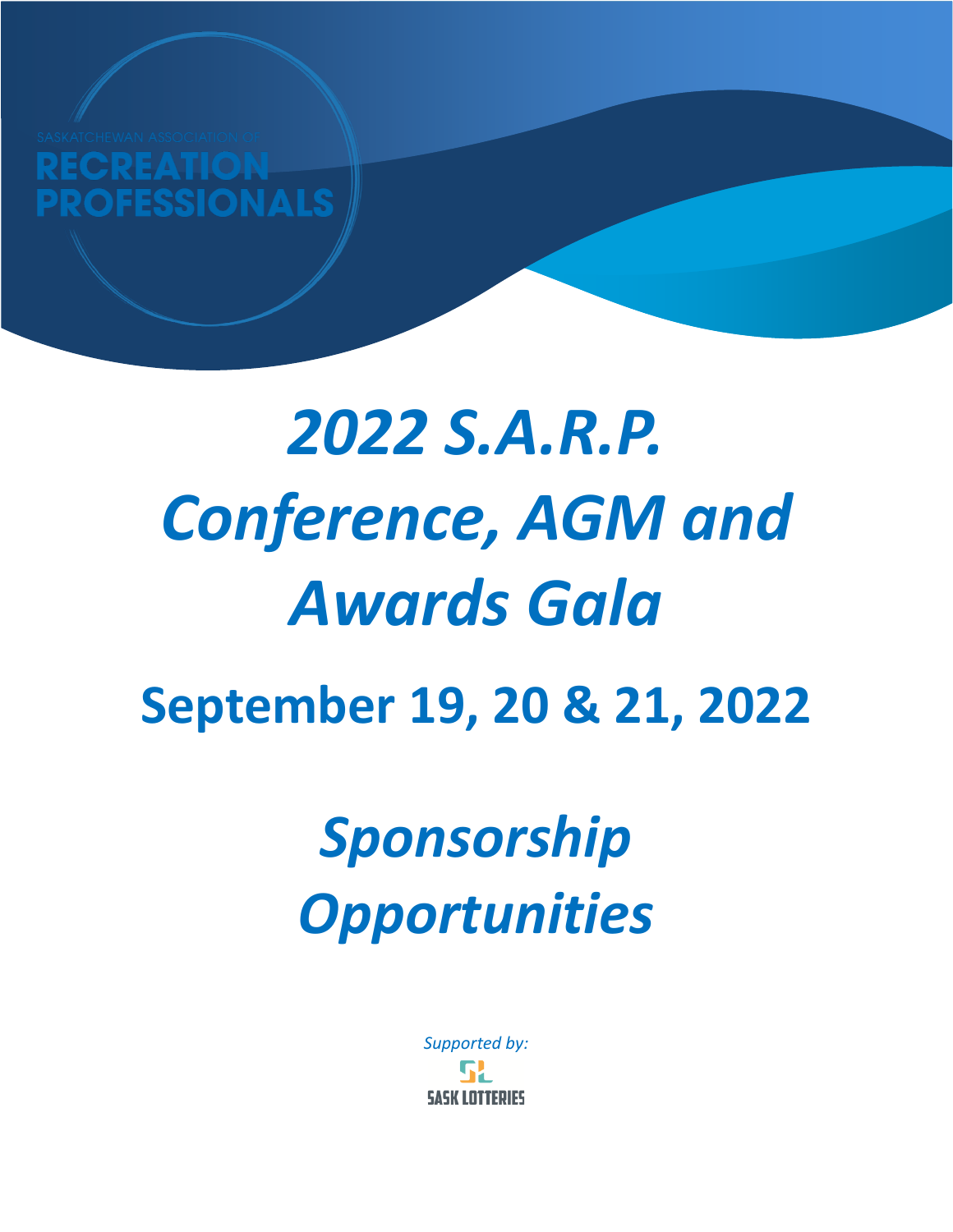### *Background*

*Our organization unofficially formed in 1969 and incorporated as the Saskatchewan Recreation Society in February 1970. We held our first Annual General Meeting (AGM) in September of 1970.*





*In 1996, our name changed to the Saskatchewan Association of Recreation Professionals. Fifty years of advancing the recreation profession through advocacy, education and networking has been a passion of members that believe in recreation as a public good.*

*We invite you to be part of this celebration by becoming a sponsor and experiencing the passion of recreation professionals who build healthy and active communities across our province!*



*The Event Sponsorship Package lays out the various corporate sponsorship opportunities available during our Conference, AGM and Awards Gala. If you have any questions, please contact the S.A.R.P. Office at 306-693-7277.*

*Thank you for advancing the recreation profession through advocacy, education and networking!*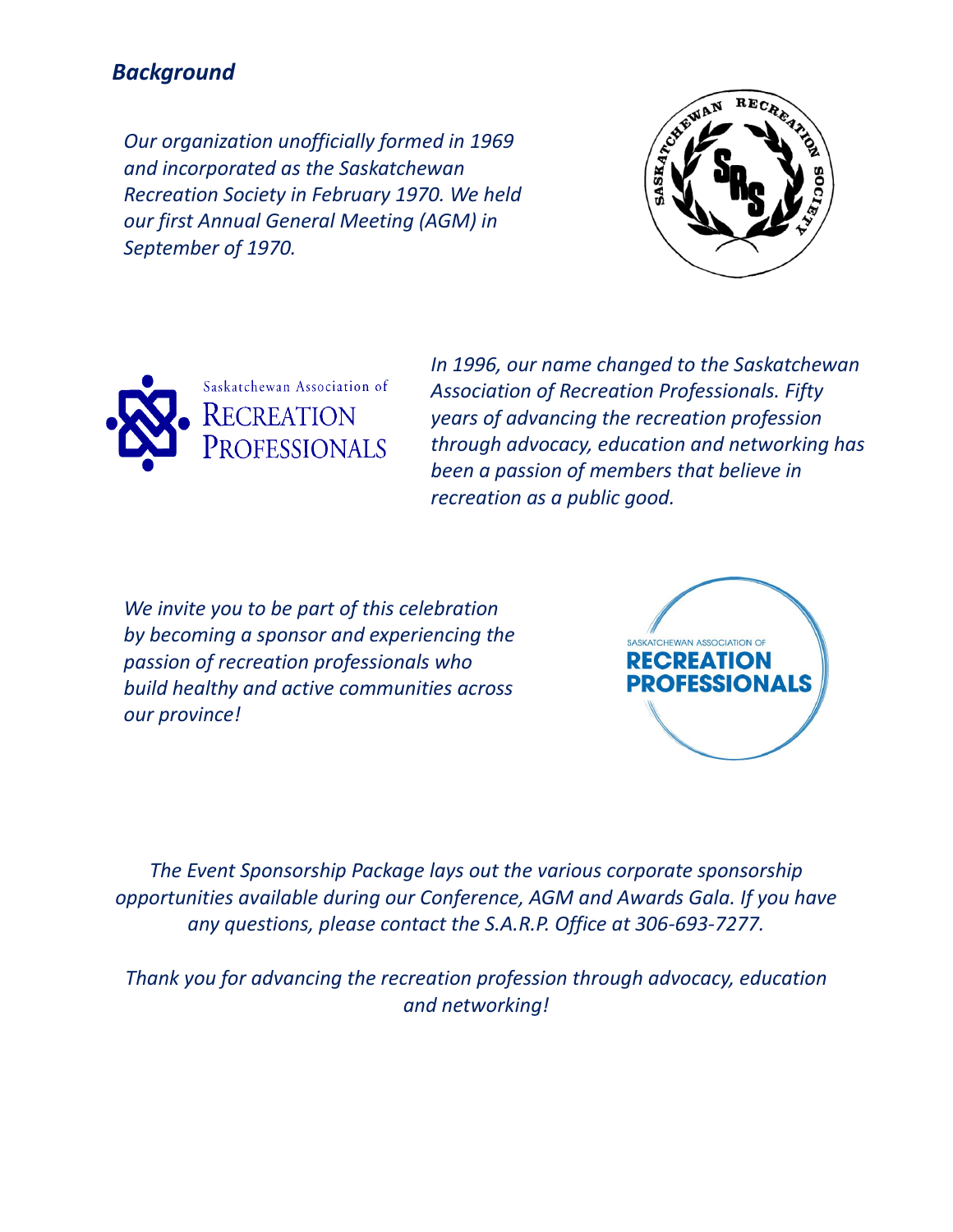#### *Sponsorship Opportunities*

#### *Monday is SOLD!*

#### *Networking Hospitality Suite: \$500/evening (Monday and Tuesday)*

- ✓ *Company name printed in the conference program (as Network Sponsor)*
- ✓ *Company logo or name on screen, in a looping slideshow of sponsors*
- ✓ *Opportunity to include branded materials in the delegate bag*

#### *Network Sponsor: \$500*

- ✓ *Company name printed in the conference program*
- ✓ *Company logo or name on screen, in a looping slideshow of sponsors*
- ✓ *Opportunity to include branded materials in the delegate bag*

#### *Advocate Sponsor: \$1,500*

- ✓ *Company name printed in the conference program*
- ✓ *Company logo present in refreshment areas*
- ✓ *Company logo or name on screen, in a looping slideshow of sponsors*
- ✓ *Opportunity to include branded materials in the delegate bag*
- ✓ *Company postcards on tables for sessions*
- ✓ *Company website directly linked to conference website*

#### *Education Sponsor: \$3,000*

- ✓ *Company name printed in the conference program*
- ✓ *Company logo present in refreshment areas*
- ✓ *Company logo or name on screen, in a looping slideshow of sponsors*
- ✓ *Opportunity to include branded materials in the delegate bag*
- ✓ *Company website directly linked to conference website*
- ✓ *Company banner located in main registration area*
- ✓ *Company logo featured on S.A.R.P. social media posts*
- ✓ *Mentioned by name by the MC prior and after AGM luncheon*

#### *Awards Gala Sponsor: \$5,000*

- ✓ *Company name printed in the conference program*
- ✓ *Company logo or name on screen, in a looping slideshow of sponsors*
- ✓ *Mentioned in all social media and print materials related to the Awards Program*
- ✓ *Opportunity to include branded materials in the delegate bag*
- ✓ *Company website directly linked to conference website*
- ✓ *Company banner (1) located in Awards Reception area (supplied by company)*
- ✓ *Opportunity to bring greetings at the Awards Gala*
- ✓ *2 complementary tickets to the Awards Gala*
- ✓ *Professional photographer at Awards Gala; opportunity for delegates to update their professional headshots*

#### *What Sponsorship Opportunity are you interested in?*